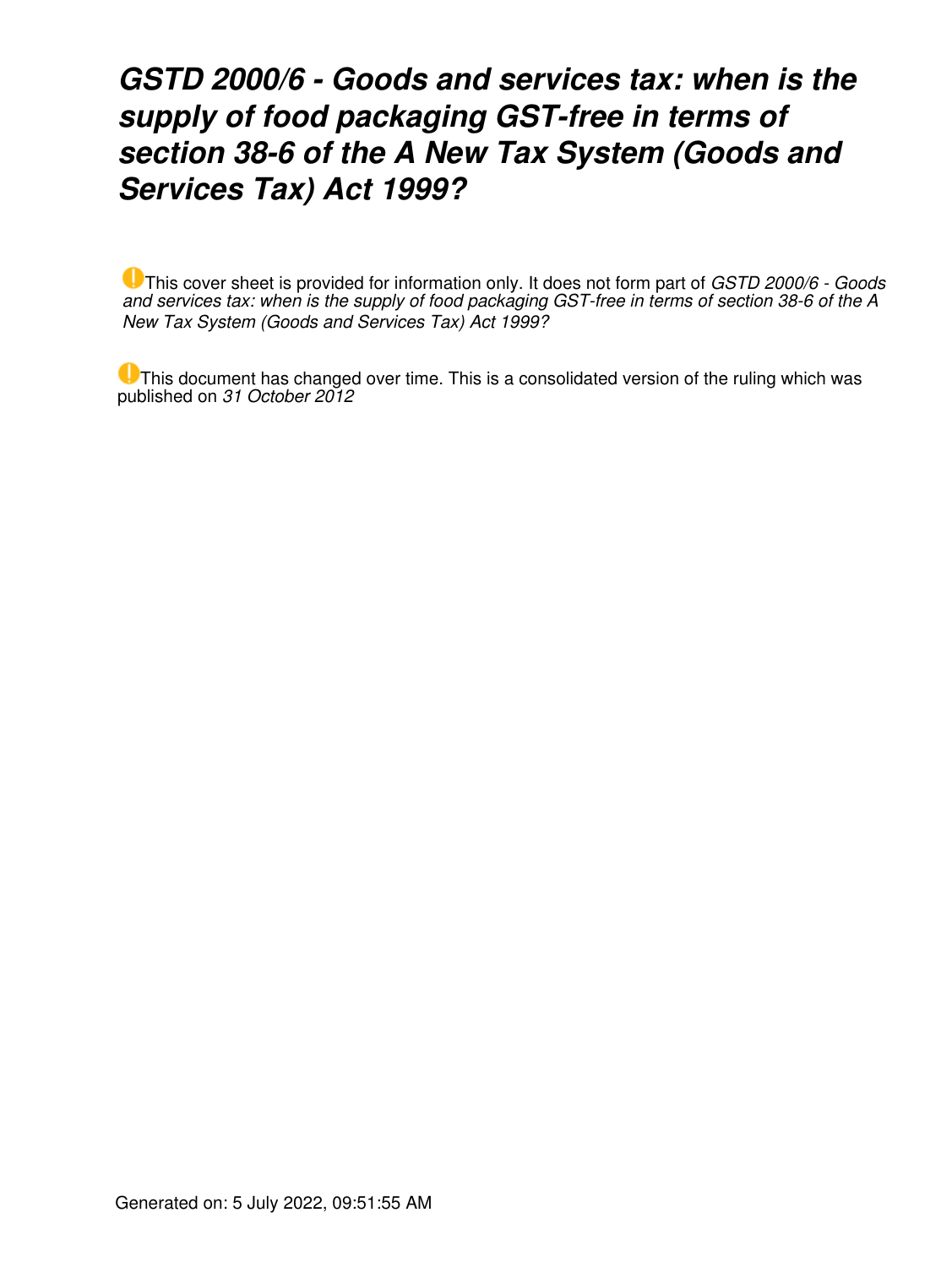

### **Taxation Determination GSTD 2000/6**

Page status: **legally binding Page 1 of 3** 

# Goods and Services Tax Determination

**Goods and services tax: when is the supply of food packaging GST-free in terms of section 38-6 of the** *A New Tax System (Goods and Services Tax) Act 1999***?**

#### *Preamble*

*This document was published prior to 1 July 2010 and was a public ruling for the purposes of former section 37 of the Taxation Administration Act 1953 and former section 105-60 of Schedule 1 to the Taxation Administration Act 1953.* 

*From 1 July 2010, this document is taken to be a public ruling under Division 358 of Schedule 1 to the Taxation Administration Act 1953.* 

*A public ruling is an expression of the Commissioner's opinion about the way in which a relevant provision applies, or would apply, to entities generally or to a class of entities in relation to a particular scheme or a class of schemes.* 

*If you rely on this ruling, the Commissioner must apply the law to you in the way set out in the ruling (unless the Commissioner is satisfied that the ruling is incorrect and disadvantages you, in which case the law may be applied to you in a way that is more favourable for you - provided the Commissioner is not prevented from doing so by a time limit imposed by the law). You will be protected from having to pay any underpaid tax, penalty or interest in respect of the matters covered by this ruling if it turns out that it does not correctly state how the relevant provision applies to you.* 

*[Note: This is a consolidated version of this document. Refer to the Legal Database (http://law.ato.gov.au) to check its currency and to view the details of all changes.]* 

#### *Date of Effect*

*This Determination applies [to tax periods commencing] both before and after its date of issue. However, this Determination will not apply to taxpayers to the extent that it conflicts with the terms of a settlement of a dispute agreed to before the date of issue of this Determination (see paragraphs 75 and 76 of Taxation Ruling TR 2006/10).* 

1. A supply of packaging in which food is supplied will be GST-free to the extent that it is necessary for the supply of GST-free food, and it is of a kind in which the food is normally supplied.

2. Where the purpose of the packaging is simply to contain, protect and promote the food within, it will be a normal and necessary part of the supply of the food. For individual items, normal and necessary packaging includes tins, bottles, jars and boxes. For a group of items, normal and necessary packaging includes the carton or box that contains a number of individual items.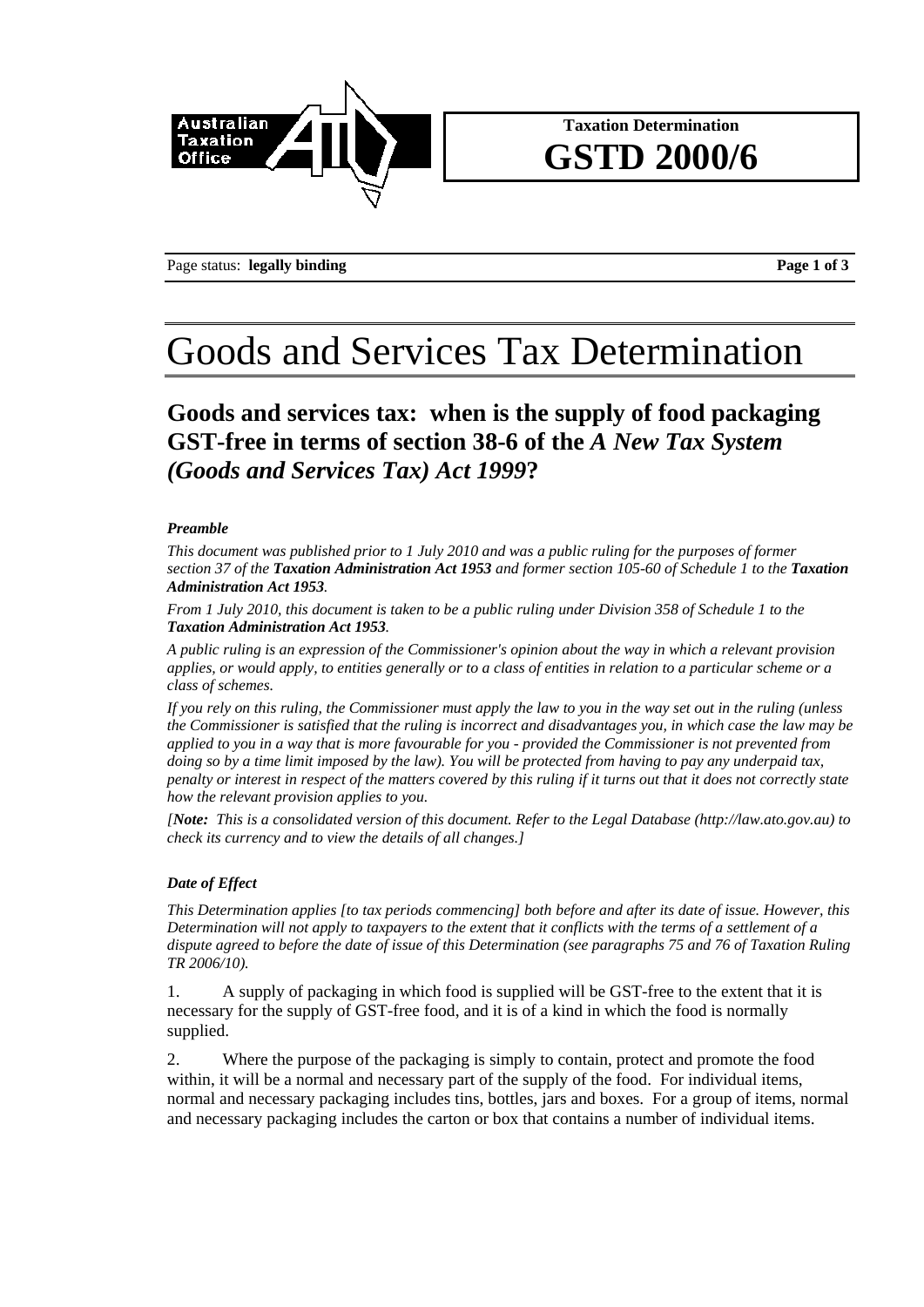# **GSTD 2000/6**

3. Also, if packaging usually includes items of relatively small value compared to the food to assist purchasers prepare or consume the food (for example, a disposable thermometer with a turkey or a straw with a fruit juice tetra pack), it will be normal and necessary. However, straws, spoons or similar things that are usually supplied separately, rather than being packaged with the food, are not normal and necessary packaging (for example, straws are usually supplied separately with bottled water). Although such items are a separate supply, they are often provided for no consideration. If such items are provided for no consideration to help purchasers prepare or consume the food, and the items have no lasting value, there is no GST liability on their supply.

4. Special promotional packaging of food, for example a rack for spices, is not normal and necessary. Also, promotional items which accompany the food and packaging are not normal and necessary. Examples of accompanying promotional items are drink containers and recipe cards.

5. Where the packaging of food is not normal and necessary, the packaging component of the supply is taxable. If the food component is GST-free and the packaging component is taxable, the supply is a mixed supply.

6. However, a *de minimis* rule will be adopted in circumstances where GST-free food is contained in packaging that might not otherwise be considered normal and necessary. If the cost price of such packaging is relatively low and is below the *de minimis* threshold, we will accept that the packaging is normal and necessary and the supply of the packaging is GST-free. Note that the *de minimis* rule only applies to packaging in which food is contained. Promotional items accompanying the food and packaging, and items that are usually supplied separately, are not covered by the *de minimis* rule.

7. The *de minimis* rule will apply when packaging of GST-free food is not charged at a separate price and the cost price of the packaging is the lesser of:

- \$3 (excluding GST); or
- 20% of the wholesale value of the total supply.

8. The *de minimis* rule is applied by the supplier who packages the food, as it is this supplier who knows the value of the packaging. The supplier who does the packaging will often be the manufacturer or wholesaler. This supplier must decide whether the packaging passes the *de minimis* rule and whether the supply of packaging is GST-free or taxable. Suppliers further down the distribution chain (for example, retailers), who rely on the supplier's *de minimis* calculation for treating packages as GST-free, will be accepted by the ATO as having met their obligations.

9. Where the packaging is clearly designed as more than normal and necessary to the supply of food and it fails to satisfy the *de minimis* rule, or where promotional items accompany the food and packaging, there is a mixed supply. The total price must be apportioned under section 9-80 of the *A New Tax System (Goods and Services Tax) Act 1999* between the taxable and GST-free components to calculate the amount of GST due.

10. Where an additional charge is raised to cover the loan, hire or use of a container, this constitutes a separate supply and the charge is subject to GST.

### *Example 1*

*11. A breakfast cereal is supplied in a plastic container, rather than in the usual cardboard*  box. Provided the value of the plastic container satisfies the de minimis rule (that is, it is not *charged for separately and costs the lesser of \$3 or 20% of the wholesale value of the total supply), the supply of the container will be GST-free.*